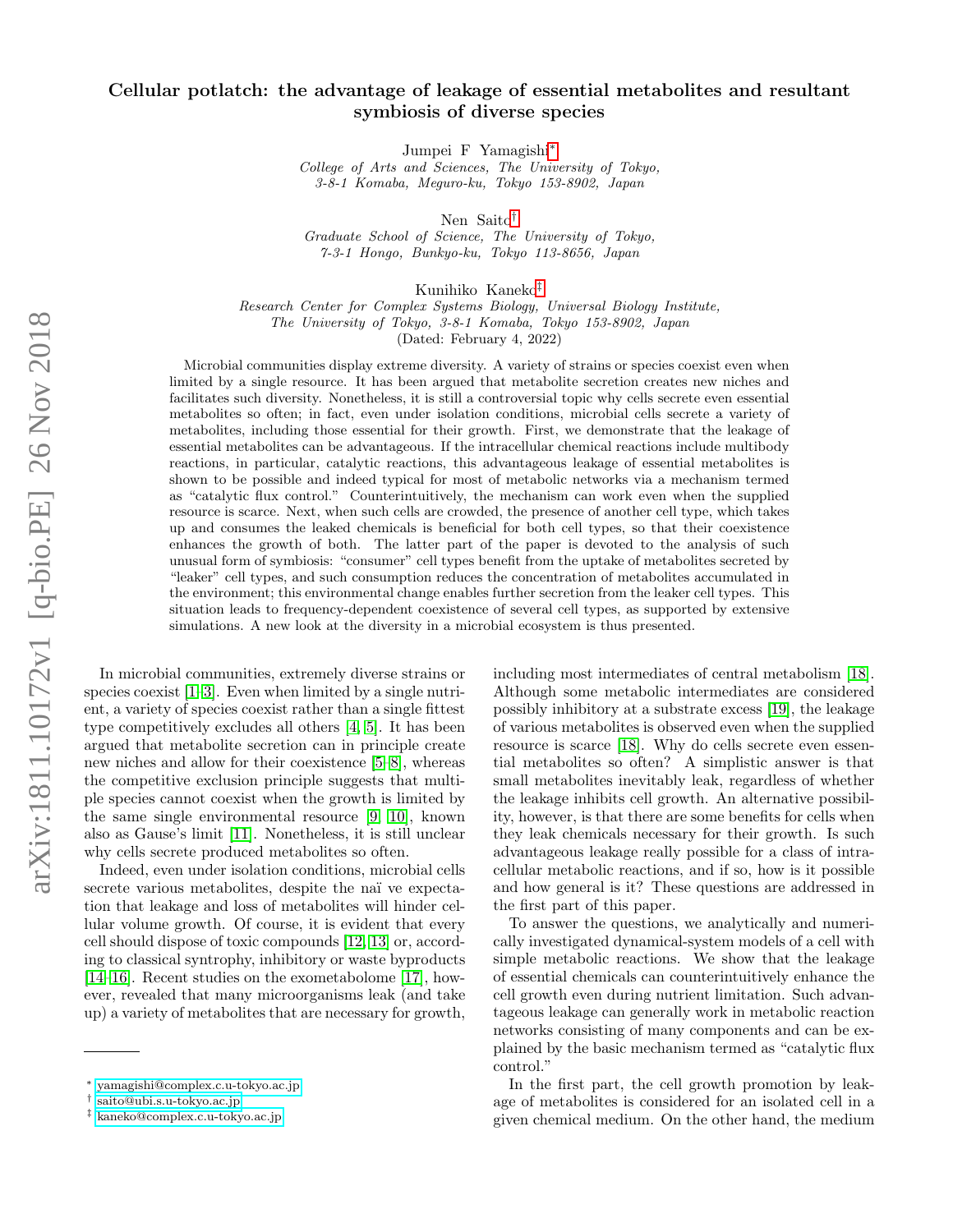changes as metabolites are secreted by some cells, which will then affect the growth of other cells in the same medium. Now the second set of questions we address are at the level of a microbial community: how the cell– cell interaction mediated by this advantageous leakage influences the community of cells of different types, and whether it can lead to stable coexistence of diverse cell types (e.g., different species, strains, or mutants [\[20,](#page-9-1) [21\]](#page-9-2)) rather than the dominance of a single fittest type.

Let us consider the situation where many cells of the same type exist in a medium. Then, the leaked chemical will gradually accumulate in the medium, and this change in the medium will hinder further leakage and suppress cell growth. At this stage, the presence of another cell type that consumes the leaked chemical will be beneficial for the leaker cell. In contrast, sustained chemical supply from the leaker cell of course is useful to the consumer cell type. If this is the case, leaker–consumer mutualism can be established even if the two cell types have different growth rates in isolation. Here we will address the question whether such coexistence by mutualism is really possible and under what conditions it emerges.

In fact, the origins of (and possible mechanisms allowing for) the microbial community of diverse cell types have often been discussed. A constructive laboratory experiment has revealed that stronger cells with higher glutamine synthetase activity coexist with weaker cells, via leakage of glutamine synthesized by the former [\[21\]](#page-9-2). Lenski et al. have stressed the importance of chemical leakage by proposing the black queen hypothesis, a theory on the evolution of metabolic dependency based on gene loss [\[22,](#page-9-3) [23\]](#page-9-4). In these studies, however, whether the leakage is beneficial for the stronger leaker cells is not addressed. Leakage is simply assumed to be inevitable due to the properties of a permeable membrane [\[23](#page-9-4)[–25\]](#page-9-5), even though it may be disadvantageous. In this sense, there is no reciprocity between the leaker and the other cells; then why have the stronger cells not evolved to decrease the leakiness? In contrast, the present paper shows that cells tend to actively secrete essential metabolites for increasing their growth rate, and this metabolic secretion facilitates the invasion of other cell types that can utilize the secreted metabolites.

As a consequence of each cell's optimization of its own growth, various types of cells actively leak and take up a variety of essential metabolites as if cells practice socalled "potlatch," the ritual competition in gift-giving [\[26,](#page-9-6) [27\]](#page-9-7), eventually leading to symbiotic coexistence and prosperity of diverse cell types. This novel scenario will explain why the single strongest type does not dominate as a result of evolution.

# THE MODEL OF LEAKAGE BY AN ISOLATED **CELL**

Let us consider an isolated cell that contains  $n$  kinds of chemical components as in Refs. [\[28](#page-9-8)[–30\]](#page-9-9). The cellular

state is expressed by concentrations of the  $n$  components,  $\mathbf{x} = {}^{t}(x_0, x_1, \dots, x_{n-1})$ . In the cell, chemical *i* is synthesized and decomposed by a set of intracellular reactions with rate  $F_i(\mathbf{x})$  and is exchanged with the environment at rate  $f_i(\mathbf{x}; D_i, x_i^{\text{(env)}})$ ; if  $f_i$  is positive, then chemical i flows in from the environment, and if it is negative, chemical *i* is leaked out.  $D_i$  is a positive parameter characterizing the flow rate of each component  $i$ , called the diffusion coefficient. Fixed non-negative parameter  $x_i^{(\text{env})}$ represents the ith chemical's concentration in the environment: if chemical  $i$  is an externally supplied nutrient, then  $x_i^{(env)}$  is positive. For example, the flow rate of chemical *i* is given by  $f_i(\mathbf{x}; D_i, x_i^{\text{(env)}}) = D_i(x_i^{\text{(env)}} - x_i)$ for passive diffusion; for active transport, the uptake and secretion proceed in ways like  $f_i(\mathbf{x}; D_i, x_i^{\text{(env)}}) = D_i x_i^{\text{(env)}}$ and  $=-D_i x_i$ , respectively [\[29\]](#page-9-10).

Then, the time-dependent change in the ith chemical's concentration,  $x_i$ , can be written as

$$
\dot{x}_i = F_i(\mathbf{x}) + f_i(\mathbf{x}; D_i, x_i^{(\text{env})}) - \mu(\mathbf{x})x_i
$$

where  $\mu(\mathbf{x})$  is the growth rate of cell volume, and the third term represents the dilution of each chemical owing to this cellular volume growth. We assume that a steady state (i.e., a stable fixed point)  $\mathbf{x} = \mathbf{x}^*$  exists, where  $\mathbf{x}^*$  satisfies  $\mathbf{G}(\mathbf{x}^*; \mathbf{D}, \mathbf{x}^{(\text{env})}) = \mathbf{0}$  with  $G_i(\mathbf{x}; D_i, x_i^{(\text{env})}) \equiv$  $F_i(\mathbf{x}) + f_i(\mathbf{x}; D_i, x_i^{\text{(env)}}) - \mu(\mathbf{x})x_i.$ 

Now consider an infinitesimal change in diffusion coefficients:  $\mathbf{D} \to \mathbf{D} + \delta \mathbf{D}$ , where  $\delta D_i \geq 0$  if chemical i is not nutrient and  $\delta D_i = 0$  otherwise. As long as chemical component  $i$  is not externally supplied into the environment, an increase in the diffusion coefficient of non-nutrient chemical i leads to its additional leakage. Through this change, the steady state and growth rate also change as  $\mathbf{x}^* \to \mathbf{x}^* + \delta \mathbf{x}$  and  $\mu^* \equiv \mu(\mathbf{x}^*) \to \mu^* + \delta \mu$ . We consider infinitesimal  $\delta \mathbf{D}$  and analyze the value of  $\delta \mathbf{x}$ and  $\delta \mu$  by linearizing the equation  $\dot{\mathbf{x}} = G_i(\mathbf{x}; D_i, x_i^{\text{(env)}})$ .

By means of the Jacobi matrix  $J = \partial \mathbf{G}/\partial \mathbf{x}|_{\mathbf{x}=\mathbf{x}^*}, \delta \mathbf{x}$ and  $\delta\mu$  are derived as follows (see SI for the derivation):

$$
\delta \mathbf{x} = -J^{-1} \frac{\partial \mathbf{f}}{\partial \mathbf{D}} \delta \mathbf{D},
$$
  
\n
$$
\delta \mu = \frac{\partial \mu}{\partial \mathbf{x}} \cdot \delta \mathbf{x} = -\frac{\partial \mu}{\partial \mathbf{x}} \cdot J^{-1} \frac{\partial \mathbf{f}}{\partial \mathbf{D}} \delta \mathbf{D}.
$$
 (1)

Because  $\mathbf{x}^*$  is a stable fixed point, all the eigenvalues of  $J$  are negative; that is,  $J$  is a negative definite matrix. Thus, the determinant of  $J$  is nonzero, and the inverse matrix of  $J$  exists. The negative definiteness of  $J$  also causes the concentration of the single leaked chemical to always decrease, as proven in SI.

We will study how the infinitesimal leakage of a chemical can promote cell growth, via analytical and numerical calculation of  $\delta \mu$ . The results can be straightforwardly applied to multiple-chemical cases because the change due to leakage of multiple chemicals equals the sum of the changes due to leakage of each chemical if it is small.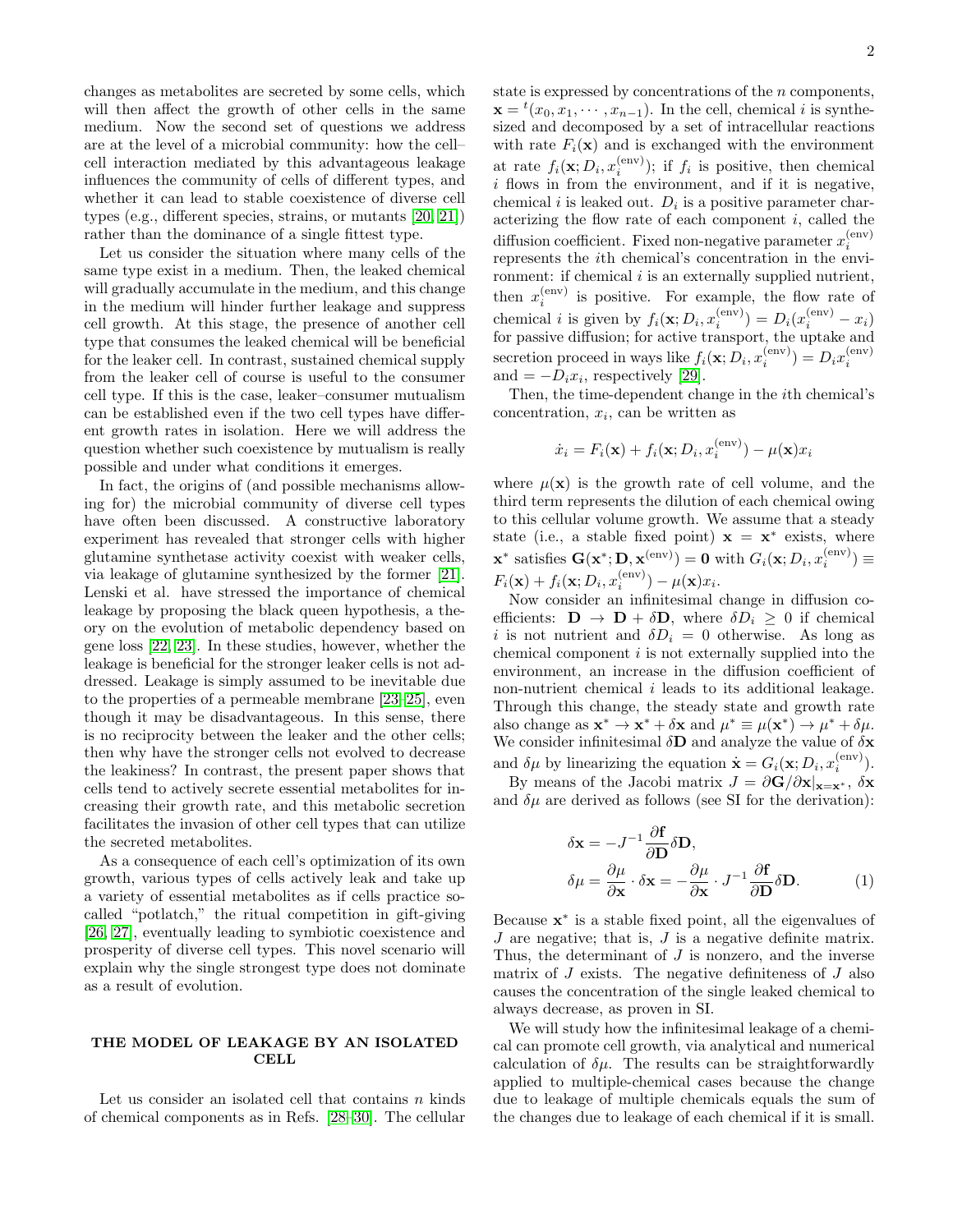

<span id="page-2-0"></span>FIG. 1. Catalytic flux control: the mechanism underlying the leak advantage of a necessary chemical. (A) Schematic illustration of catalytic flux control. Leakage of catalyst  $\kappa$  decreases the flux of catalytic reaction  $i + \kappa \to j + \kappa$ , thereby decreasing the abundance of product j but increasing that of substrate i. Consequently, it possibly inc of catalytic flux control. Leakage of catalyst k decreases the flux of catalytic reaction  $i + k \to j + k$ , thereby decreasing the synthesis (i.e., the growth rate) if i also serves as a substrate or enzyme in another reaction. (B) The reaction network of Example 1. Leakage of enzyme E can enhance the cell growth. (C) The relation between  $D_{\rm E}$  and growth ratio  $\mu(\mathbf{x}(D_{\rm E}))/\mu(\mathbf{x}(D_{\rm E}=0))$ in Example 1. Blue, orange, and green dots respectively depict growth rates with  $S_{env} = 1, 2, 3$ .  $D_S$  is set to 1.0. (D) A phase diagram of the leak advantage in Example 1. According to numerical simulations from Eq.  $(1)$ , infinitesimal leakage of E is advantageous at  $(S_{env}, D_S)$  of red dots. The orange curve presents the analytical result derived from the self-consistent equation approach. (E) A phase diagram of the growth rate depending on  $S_{env}$  and  $D_S$  in Example 1 with the same parameters as those in (D). The brighter the background color, the higher growth rate  $\mu$  is. In (C)–(E), numerical simulations are conducted with rate constants  $k_{S\rightarrow E} = 0.85, k_{S\rightarrow P} = k_{P\rightarrow M} = 1.$ 

# ADVANTAGEOUS LEAKAGE OF A NECESSARY CHEMICAL BY AN ISOLATED CELL: THE MECHANISM AND SIMPLE EXAMPLES

We now investigate how  $\delta \mu$  can be made positive by leakage of a necessary chemical, whereas leakage of unnecessary chemicals is evidently advantageous, as seen in classical syntrophy (see also SI). Here, a chemical is defined as unnecessary if the cellular growth rate is maximal when its concentration is fixed at zero. In contrast, we refer to necessary chemicals as "leak-advantage" chemicals when their leakage promotes the cell growth.

For simplicity, we assume that the cell growth is determined only by the synthesis of biomass or membrane component(s) and that no chemicals directly retard the cell growth because we are not concerned with unnecessary chemicals. It follows that growth rate  $\mu(\mathbf{x})$  is an increasing function of the concentrations of precursors of biomass or membrane and does not explicitly depend on the concentrations of the other chemicals:  $\frac{\partial \mu}{\partial x_i} \geq 0$  for  $\forall i$ . Even in this case, we will demonstrate that leakage of essential chemicals can promote the cell growth because of the mechanism which we call as catalytic flux control (Fig. [1A](#page-2-0)).

### The Mechanism behind the Leak Advantage

First of all, we show that leakage cannot promote the cell growth if intracellular chemical reactions include only one-body reactions like  $i \rightarrow j$  (or, in general,  $i \rightarrow j_1 + j_2 + \cdots + j_m$ . Considering each elementary reaction, the additional leakage of substrate i decreases the abundance levels of substrate  $i$  and product  $j$ . Likewise, the leakage of product  $j$  simply decreases its concentration without changing  $x_i$ . Because additional leakage of chemical  $i$  or  $j$  cannot increase their concentrations, in a system consisting of a combination of such one-body elementary reactions, concentrations of any chemicals cannot be increased by leakage. Thus, leakage cannot increase the reaction rate of biomass synthesis, that is, the growth rate of the system. This intuitive explanation is analytically proven in SI.

On the other hand, if the intracellular metabolism includes multibody reactions such as catalytic reactions, then the situation is different. We explain the mechanism by considering catalytic reaction  $i + k \rightarrow j + k$ , where i also works as the substrate or catalyst of some other reaction(s) (Fig. [1A](#page-2-0)). Since the leakage of enzyme k lowers its concentration  $x_k$ , it reduces the reaction rate from *i* to *j*. It thus decreases  $x_j$ , but increases  $x_i$ ; as a result, the flux of another reaction with  $i$  can be enhanced.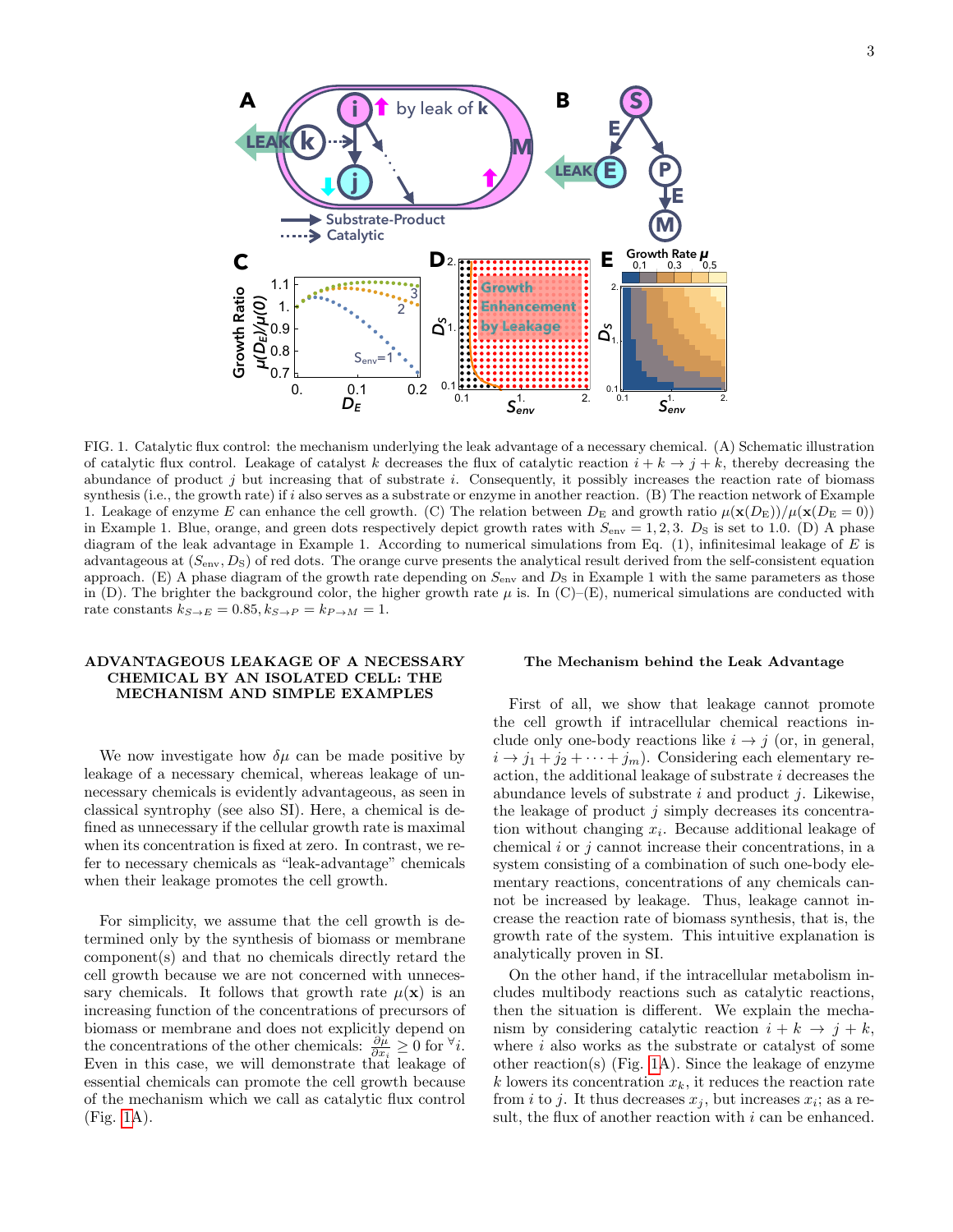The leakage of enzyme  $k$  thus increases the growth rate if chemical  $i$  is the substrate or enzyme of another reaction that contributes to biomass synthesis more than the reaction(s) with chemical  $j$  do. This way, the leakage of k controls the metabolic fluxes and can be advantageous when the flux of reaction  $i + k \rightarrow j + k$  is too fast compared with that of another reaction with i. We call this mechanism as catalytic flux control.

The leak advantage can generally appear in other multibody reactions. In general, an elementary multibody reaction can be expressed as  $i_1 + \cdots + i_n + k_1 + \cdots$  $\cdots + k_{n'} \to j_1 + \cdots + j_m + k_1 + \cdots + k_{n'} \ (n + n' \geq$ 2;  $n, m \geq 1, n' \geq 0$ . Although the leakage of products  $j_l$ cannot directly increase concentrations of any chemicals, the leakage of catalysts  $k_l$  can increase the concentrations of the reactants. The flux of the biomass synthesis reaction therefore can be increased by catalytic flux control. It is noteworthy that if multiple reactants are present (i.e.,  $n \geq 2$ ) like  $i_1 + i_2 \rightarrow j$ , the leakage of a reactant  $(e.g., i<sub>1</sub>)$  can increase the concentration of the other reac $tant(s)$  (e.g.,  $i<sub>2</sub>$ ). This mechanism can work even without a catalyst, that is,  $n' = 0$ ; however, this paper does not consider multibody reactions without a catalyst.

### Examples of Catalytic Flux Control

We here explain the catalytic flux control mechanism by reviewing specific examples, where cell growth is promoted by increasing the diffusion coefficient of a necessary non-nutrient chemical, from zero to positive. In the following examples,  $\mathbf{x}^{(\text{env})}$  is assumed to be  $x_i^{(\text{env})} = S_{\text{env}}$ if chemical *i* is a nutrient, and  $x_i^{(env)} = 0$  otherwise. Here, we assume passive diffusion,  $f_i(\mathbf{x}; D_i, x_i^{\text{(env)}})$  =  $D_i(x_i^{\text{(env)}}-x_i)$ . Note, however, that catalytic flux control works even for active transport of chemicals.

The first example consists of substrate  $S$ , enzyme  $E$ , biomass precursor  $P$ , biomass  $M$ , and the following reactions (Fig. [1B](#page-2-0)):

$$
S + E \to E + E, \quad S \to P, \quad P + E \to M + E.
$$

The evolution of the concentrations is given by

$$
\begin{cases}\n\dot{x}_{\rm S} = -k_{\rm S \to E} x_{\rm S} x_{\rm E} - k_{\rm S \to P} x_{\rm S} + D_{\rm S} (S_{\rm env} - x_{\rm S}) - \mu(\mathbf{x}) x_{\rm S} \\
\dot{x}_{\rm E} = k_{\rm S \to E} x_{\rm S} x_{\rm E} - D_{\rm E} x_{\rm E} - \mu(\mathbf{x}) x_{\rm E} \\
\dot{x}_{\rm P} = k_{\rm S \to P} x_{\rm S} - k_{P \to M} x_{\rm P} x_{\rm E} - D_{\rm P} x_{\rm P} - \mu(\mathbf{x}) x_{\rm P}\n\end{cases}
$$

where the growth rate is defined as the synthesis rate of biomass M from biomass precursor P, so that  $\mu(\mathbf{x}) \equiv$  $k_{P\rightarrow M}x_{\rm P}x_{\rm E}.$ 

The change in growth owing to leakage,  $\delta \mu$ , is obtained by numerically calculating the steady state x <sup>∗</sup> and Eq. (1). Figures [1C](#page-2-0) and [1D](#page-2-0) show that the leakage of enzyme  $E$  is beneficial within a wide range of parameters, although all chemicals— $S$ , E, and P—are necessary for the cell growth. In this Example 1, a leak advantage appears when  $S_{env}$  is large, i.e., when the supplied nutrient is abundant (Figs. [1D](#page-2-0) and [1E](#page-2-0)).



<span id="page-3-0"></span>FIG. 2. Catalytic flux control by the leak of an enzymeproducing chemical. (A) The reaction network of Example 2. The leakage of intermediate  $I$  or enzyme  $E$  can be advantageous. (B) A phase diagram of the leak advantage in Example 2. The leakage of  $I$  or  $E$  is beneficial in the red region of  $(S<sub>env</sub>, D<sub>S</sub>)$ . (C) A phase diagram of the growth rate depending on  $S_{\text{env}}$  and  $D_S$  in Example 2. The brighter the background color, the higher growth rate  $\mu$  is. The numerical simulations are carried out by means of rate constants  $k_{\text{S}\to\text{I}} = k_{\text{S}\to\text{P}} = 1, k_{\text{I}\to\text{E}} = k_{\text{P}\to\text{M}} = 0.5.$ 

Here, chemical  $S$  corresponds to  $i$  in Fig. [1A](#page-2-0), whereas E corresponds to both j and k therein. The leakage of  $E$ (i.e., an increase in  $D_{\rm E}$ ) decreases  $x_{\rm E}$  and the flux from S to E and thus raises  $x_{\rm S}$ , leading to upregulation of the flux from S to P and  $x_P$ . This way, growth rate  $\mu(\mathbf{x}) =$  $k_{P\rightarrow M}x_{P}x_{E}$  increases if the rate constant of reaction  $S +$  $E \to E + E$ ,  $k_{\text{S}\to\text{E}}$ , is relatively large (Fig. S1).

When  $x^*$  of a system can be explicitly solved as a function of  $\mu$  and **D**, one can analytically determine whether  $\delta \mu$  is positive or not as follows. In Example 1 with  $D_P = 0$ ,  $x_S^*$ ,  $x_E^*$ , and  $x_P^*$  are analytically solved as functions of  $\mu$  and  $D_{\rm E}$ , from the stationary condition  $\dot{x}_S = \dot{x}_E = \dot{x}_P = 0$ . Substituting them into  $\mu = k_{P \to M} x_{P} x_{E}$ , we obtain the following self-consistent equation:

$$
\mu = k_{P \to M} \left( \frac{k_{S \to P}}{k_{S \to E}} \frac{\mu + D_{\rm E}}{\mu} - 1 \right) \left( \frac{D_{\rm S} S_{\rm env}}{\mu + D_{\rm E}} - \frac{k_{S \to P} + \mu + D_{\rm S}}{k_{S \to E}} \right)
$$

The right-hand side, denoted by  $g(\mu, D_{\rm E})$ , is a decreasing function of  $\mu$  for  $\mu > 0$  and  $D_{\rm E} \geq 0$ . Accordingly, the sign of partial derivative  $\frac{\partial}{\partial D_{\rm E}} g(\mu^*(D_{\rm E}=0),0)$  equals the sign of  $\delta\mu$ . In Example 1,  $\mu^*(D_{\rm E} = 0)$  and  $\frac{\partial}{\partial D_{\rm E}}g(\mu^*,0)$ are analytically determined as described in SI; this analytical calculation is in good agreement with the result of numerical simulations (Fig. [1D](#page-2-0)).

Actually, the present catalytic flux control mechanism can work indirectly through leakage of a chemical (that serves for the synthesis of an enzyme) instead of the enzyme itself. As an example, consider a network where intermediate chemical  $I$  is added to the reaction network of Example 1 (Fig. [2A](#page-3-0)):

$$
S + E \to I + E, \quad I \to E, \quad S \to P, \quad P + E \to M + E.
$$

In this Example 2, the leakage of intermediate  $I$  (or enzyme  $E$ ) reduces the abundance of  $E$ , thereby leading to the promotion of cell growth in the same way as in Example 1.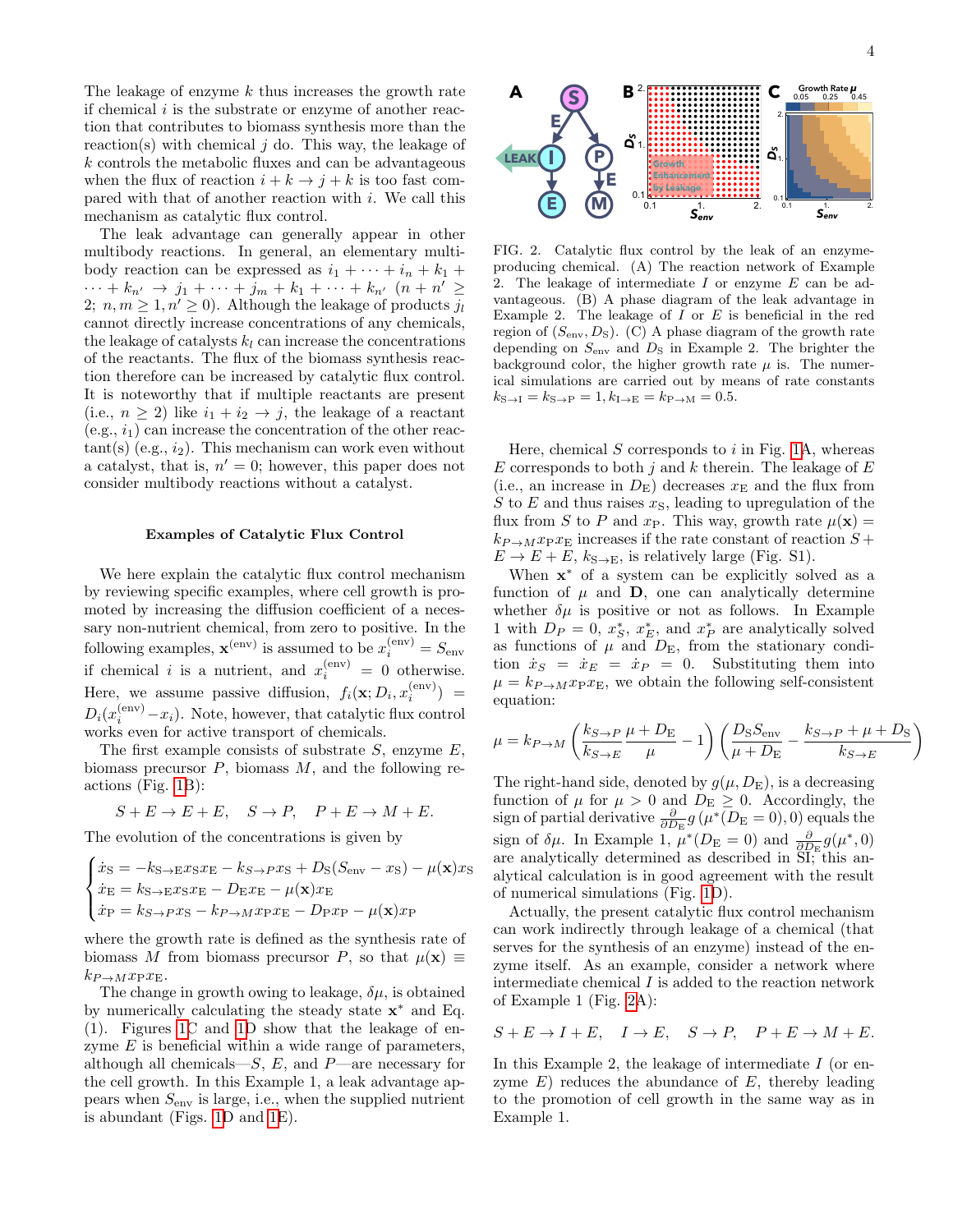

<span id="page-4-0"></span>FIG. 3. Statistics of the leak advantage for randomly generated networks. Six hundred networks were randomly generated for each set of parameters. (A) Path density dependence of the proportion of leak-advantage networks. The number of chemicals  $n$  is set to 20. The dark-purple and purple bars show the proportion of leak-advantage networks with and without unnecessary chemicals, respectively. Blue bars indicate networks without leak-advantage chemicals; light-blue and blue bars represent the proportion of networks without and with unnecessary chemicals, respectively. (B) The dependence on n of the proportion of leak-advantage networks (top) and of the average number of leak-advantage chemicals (bottom). Average path density  $\rho$  is set to 3. The error bars indicate one standard error.

In Example 2, the smaller the substrate concentration  $S_{\text{env}}$ , the broader is the parameter region for the leak advantage (Fig. [2B](#page-3-0) and [2C](#page-3-0)). This case reveals that the leak advantage due to catalytic flux control appears not because the substrate is in excess; it can work even when the influx of the substrate is low. This situation is in contrast to the obvious expectation that metabolite secretion may be beneficial only when the substrate is abundant [\[19,](#page-9-0) [31\]](#page-9-11).

Note that although Examples 1 and 2 include branching reactions, e.g.,  $S \to P$  and  $S + E \to I + E$ , such ramification is not necessary for catalytic flux control to work. It can function even for chain-structured networks as presented in SI.

Another possibility of catalytic flux control is to explicitly consider the formation of a complex, as is adopted in Michaelis–Menten kinetics. In this case, competitive inhibition takes place when an enzyme catalyzes multiple reactions because the formation of a complex between a substrate and enzyme suppresses the other reactions involving them. The leakage of a competing substrate or enzyme can reduce this competitive inhibition, thus possibly promoting the cell growth (see SI). In this paper, however, we assume that complexes are not formed during catalytic reactions for simplicity, and the reactions proceed simply according to the law of mass action. Hence the mechanism involving the competitive inhibition is ruled out.

# STATISTICS OF RANDOMLY GENERATED NETWORKS FOR ISOLATED CELL'S LEAKAGE

We thus far explained the elementary mechanism by which leakage of a necessary metabolite promotes cell growth, via simple examples. The present section indicates that a leak advantage is common even among complicated reaction networks. For this purpose, we randomly generated thousands of catalytic reaction networks including biomass synthesis, which determines the growth of cell volume (see SI for details). In the environmental condition fixed as  $S_{\text{env}} = 0.1$  and  $D_{\text{S}} = 1$ , we checked whether the growth with each network is enhanced by increasing the diffusion coefficient,  $D_i$ , of each non-nutrient component i.

Figure [3A](#page-4-0) depicts the proportion of networks having a leak-advantage chemical, plotted as a function of path density  $\rho$ . Here, path density  $\rho$  is defined as the number of all the reactions divided by the number of chemicals n, such that every chemical is involved in  $2\rho$  reactions on average either as a substrate or enzyme.

Remarkably, the proportion of leak-advantage networks is greater than 50% at  $\rho = 2.5, 3$  in the case of  $n = 20$  (Fig. [3A](#page-4-0)), and Fig. [3B](#page-4-0) suggests that this proportion gradually increases with  $n$ . Hence, the presence of leak-advantage chemicals seems to be a generic property of complicated catalytic reaction networks.

Figure [3B](#page-4-0) also presents the average number of leakadvantage chemicals, which also increases with  $n$ . When  $n \geq 20$ , each randomly generated network contains more than one leak-advantage chemical on average. Because metabolic networks in the cell contain a large number of chemical components, it is likely that leak-advantage chemicals are common.

In Fig. [3A](#page-4-0), the proportion of leak-advantage networks has a peak at finite  $\rho$ , and this situation is explained as follows. If path density is too low, each chemical is rarely involved in multiple reactions, whereas a chemical must contribute to multiple reactions for the catalytic flux control mechanism to work. On the other hand, if path density is too high, all the chemical reactions are extremely tangled, and the leakage of a chemical will reduce the flux of almost all reactions, thereby leading to a decrease in the growth rate.

## SYMBIOSIS AND LEAKAGE IN ECOLOGY

As discussed thus far, the growth rate of an isolated cell can be increased by leakage of some necessary chemicals. Given such advantageous leakage, cells will adopt a strategy to actively secrete metabolites into the environment to optimize their growth; this optimization may result from adaptation within a generation or evolution over generations. When cells of only one type that has a leak-advantage chemical are present, the secreted chemical accumulates in the environment so that further secretion turns out to be harder. Then, if there are cells of a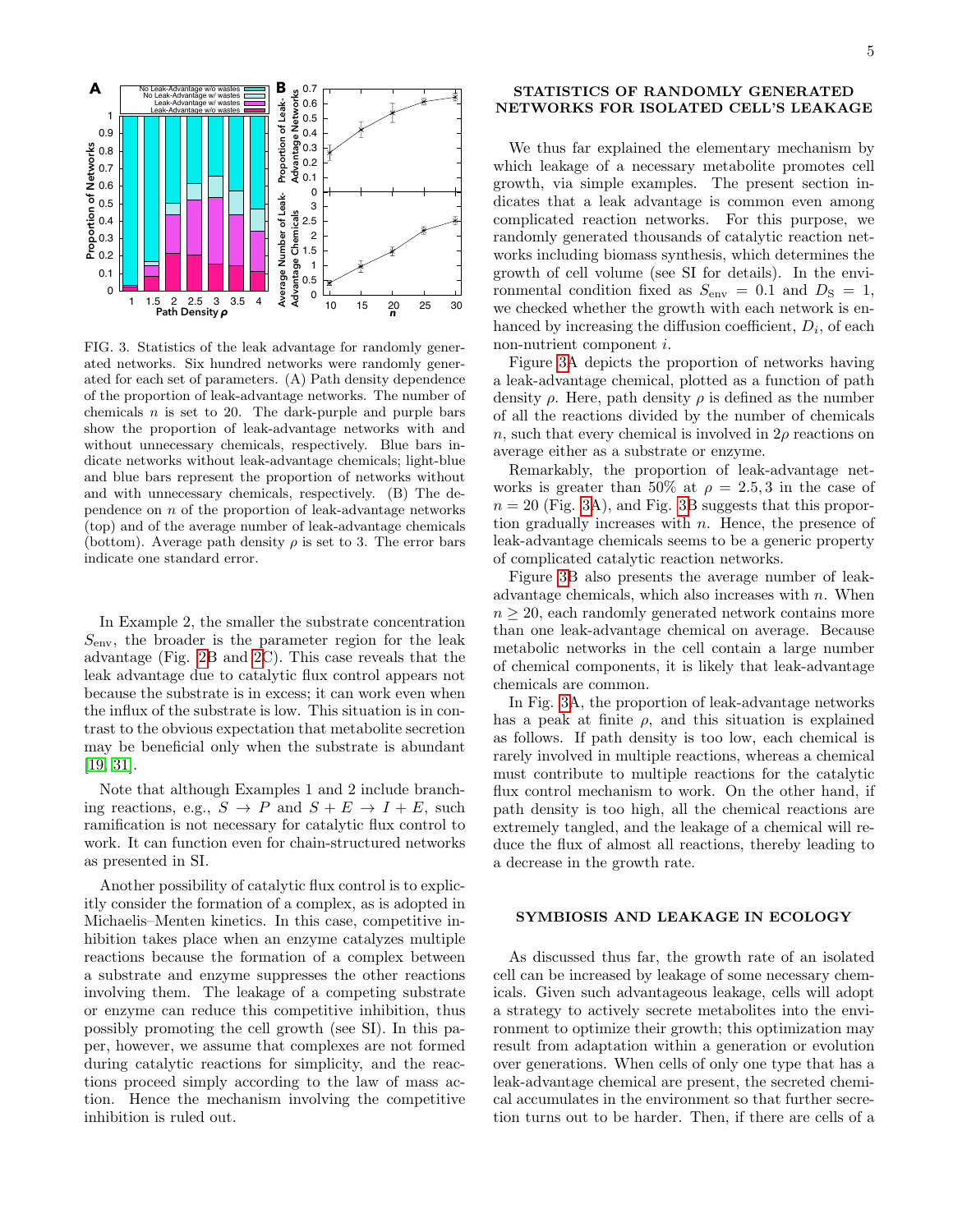

<span id="page-5-0"></span>FIG. 4. An example of leaker–consumer mutualism: symbiosis between two cell types. (A) Schematic illustration of the mutualism between leaker (left) and consumer (right) cells. Both have the network structure described in Example 1. (B) A phase diagram of symbiosis depending on  $D_{\rm E}^{\rm (leaker)}$  and  $D_{\rm E}^{\rm (consumer)}$ . The environmental parameters are set as follows:  $V_{\rm env} = 1$ and  $R_{\text{deg}} = 0.04$ . The background color denotes growth rate  $\mu$ : a brighter color corresponds to higher  $\mu$ . (C) A phase diagram of symbiosis depending on environmental parameters,  $R_{\text{deg}}$  and  $V_{\text{env}}$ . The diffusion coefficients of enzyme E are fixed:  $D_{\rm E}^{\rm (leaker)} = D_{\rm E}^{\rm (consumer)} = 0.35$ . In both (B) and (C), red, green, and black diamonds represent mutualism, parasitism, and noncoexistence, respectively. The other parameters are set as  $S_{env} = D_S = 1$ .

different type that benefit from consuming the secreted chemical, the concentration of the accumulated chemical diminishes, facilitating leakage from the former (secreting cells). On the other hand, such additional leakage also promotes the growth of the cells that consume the leaked chemical. This way, mutualism can be achieved via a secreted metabolite, and the growth rates of different cell types finally become equal. This state of affairs will make the coexistence of different strains or species possible, leading to the symbiosis of multiple cell types.

To consider the cell–cell interaction by the transport of chemicals via the environment, external concentrations  $\mathbf{x}^{(\text{env})}$  are regarded as a variable. We then investigate the population dynamics of multiple cell types with different reaction networks and test whether they coexist in the common environment; the volume of the environment relative to the total volume of all the coexisting cells is designated as Venv. The population fraction of cell type j, given by  $p_j$ , evolves according to the equation

$$
\dot{p}_j = (\mu_j - \bar{\mu})p_j \tag{2}
$$

where  $\mu_j$  is the growth rate of each cell type and  $\bar{\mu} \equiv$  $\sum_j p_j \mu_j$  is the averaged growth rate [\[32\]](#page-9-12). In the external medium, the secreted components are weakly degraded or flowed out at rate  $R_{\text{deg}}$ , so that the concentration changes as

$$
\dot{x}_i^{(\text{env})} = \sum_j p_j D_i^{(j)} (x_i^{(j)} - x_i^{(\text{env})}) / V_{\text{env}} - R_{\text{deg}} x_i^{(\text{env})}
$$

if chemical  $i$  is not a nutrient. If chemical  $i$  is a nutrient, it is supplied into the environment via simple diffusion, so that the term  $D_i^{(env)}(S_{env} - x_i^{(env)})$  is added to the right-hand side of the above equation.

# An Example of Leaker–Consumer Mutualism: Symbiosis between Two Cell Types

We first consider the simplest situation: symbiosis between two cell types in which the leaker cells secrete a metabolite and the consumer cells take it up and consume it to grow.

For simplicity's sake, the network structure of Example 1 is adopted both for the leaker and consumer cell types, whereas rate constants  $k_{S\rightarrow E}$  are different between the two (Fig. [4A](#page-5-0)):  $k_{S\rightarrow E} = 0.9$  for the leaker and  $k_{S\rightarrow E} = 0.1$ for the consumer, so that the leakage is beneficial only for the former type. The rate constants are chosen so that the leaker's growth rate  $\mu^{\text{(leaker)}}$  with optimal diffusion coefficient  $D_{\rm E}^{\rm (leaker)}$  $E$ <sup>(leaker)</sup> is higher than the consumer's growth rate  $\mu^{\text{(consumer)}}$  with  $D_{\text{E}}^{\text{(consumer)}} = 0$ ; otherwise,  $\mu^{\text{(cosumer)}}$  is always greater than  $\mu^{\text{(leaker)}}$  and the consumer cell type is dominant in the environment.

Numerical simulations showed that the mutualism between leaker and consumer cell types is actually achievable: with the diffusion coefficients corresponding to the red diamonds in Fig. [4B](#page-5-0), the leaker and consumer cells coexist (i.e., the growth rates of the two cell types are consistent) and the growth rate during coexistence is higher than that for the case where cells of only one type are present. When  $D_{\rm E}^{\rm (leaker)}$  $_{\rm E}^{\rm (leaker)}$  and  $D_{\rm E}^{\rm (consumer)}$  $E^{\text{(consumer)}}$  are large, the leaker and consumer cell types can still coexist, but the leaker's growth rate is lower than that in the case where only the leaker cell type is present, that is, parasitism rather than mutualism is realized; this is because too much leakage of necessary chemical  $E$  is disadvantageous to the leaker. Figure [4B](#page-5-0), however, also indicates that the fastest growth is achieved by mutualism for both cell types. Accordingly, if both cell types adaptively alter their diffusion coefficients, parasitic coexistence is impossible, but mutualistic coexistence follows naturally.

Figure [4C](#page-5-0) reveals that the leaker–consumer symbiosis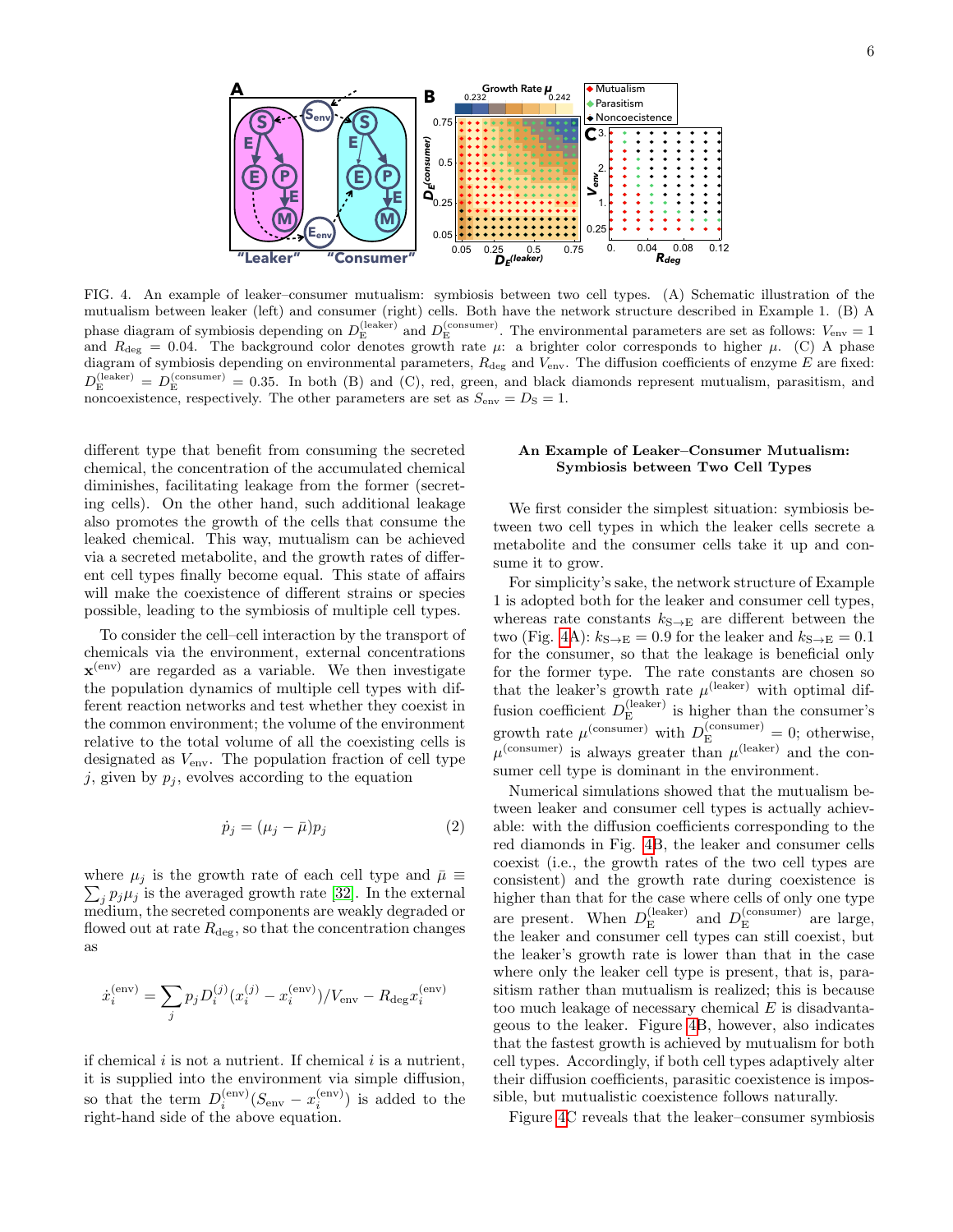

<span id="page-6-0"></span>raises growth rate  $\mu_{\text{symbiosis}}$  higher than that in the case where a single cell type is present,  $\mu_{\text{single}}$ . Pink and light-blue arrows cell type with the fastest growth in isolation has a leak-advantage chemical in its reaction network. (C) Examples of metabolic each set of parameters. (A) The dependence of the frequency of coexistence on  $V_{\text{env}}$ . (B) The dependence of the population ly indicate leaka FIG. 5. Statistics of symbiosis among randomly generated networks. Approximately 50 independent trials were conducted for each set of parameters (A) The dependence of the frequency of coexistence on  $V_{\text{max}}$  (B) The depe n species, whereas the gray bar shows that of noncoexistence; the frequency is calculated from random implementations where the ratio on n. Venv is set to 5. In both panels (A) and (B), the colored bars illustrate the frequency of symbiosis among two to six exchange via the environment among five (i) and six (ii) coexisting cell types at  $n = 20$ . Symbiosis among multiple cell types respectively indicate leakage and uptake of each chemical component. In all the numerical simulations, the other parameters are fixed:  $S_{\text{env}} = 0.1, D_{\text{S}}^{(\text{env})} = 10, D_{\text{S}} = 1, R_{\text{deg}} = 1 \times 10^{-5}, \rho = 2.5.$ 

is achieved if  $R_{\text{deg}}$  and  $V_{\text{env}}$  are not so large, that is, if the secreted metabolite is efficiently transported to the other cell type. When degradation rate  $R_{\text{deg}}$  and environment size  $V_{\text{env}}$  are too large for the secreted metabolite to sufficiently accumulate in the environment, the cell types no longer coexist, and only the leaker cell type survives.

# Symbiosis among Randomly Generated Networks

In the last subsection, coexistence of multiple cell types via secreted metabolites can be stably achieved when each cell type changes its diffusion coefficients through adaptation. Indeed, the transport of chemicals between leaker and consumer cell types can be bidirectional if various chemicals are permeable, thus leading to more complicated forms of symbiosis.

To investigate the possibility of symbiosis among more cell types, we extended the model of the last subsection to include a variety of cell types with different catalytic networks. New cell types with  $N = 50$  randomly generated networks are added into the environment one by one; then, the new cell type optimizes the diffusion coefficients so that its growth rate is maximal at environmental concentration  $\mathbf{x}^{(\text{env})}$ . After the addition of each cell type, the population dynamics of Eq. (2) are computed over sufficiently long period  $T$ , until the population distribution reaches a steady state; here some (most) cell types may become extinct. After this procedure, each surviving cell type can gradually alter its diffusion coefficients so that

its growth rate increases; all the coexisting cells simultaneously alter their diffusion coefficients until convergence (see SI for details).

The above model was numerically studied to test whether symbiosis among cells with randomly chosen different networks is achievable. Figure [5A](#page-6-0) illustrates the dependence of the proportion of samples manifesting symbiosis upon the size of the environment  $V_{env}$ . As Venv is decreased, the cell–cell interactions become stronger because the secreted chemicals are less diluted. Hence  $1/V_{\text{env}}$  serves as an indicator of the strength of cell–cell interaction. Indeed, for smaller  $V_{\text{env}}$ , symbiosis is achieved more frequently by exchange of metabolites via the environment. Note that when  $V_{env}$  is too small  $(V_{\text{env}} \simeq 1$ , i.e., the total volume of cells equals that of the environment), the environmental concentration is sensitively affected by the addition of new cell types, and therefore coexistence of multiple cell types tends to be unstable.

For  $V_{\text{env}} = 5$ , symbiosis of multiple cell types in a single-nutrient condition is achieved in more than twothirds of the trials as long as the strongest cell type has a leak-advantage chemical (Fig. [5A](#page-6-0)). Figure [5B](#page-6-0) shows that the frequency of symbiosis tends to increase as the number of chemicals  $n$  grows. This result suggests that symbiosis among multiple cell types via a leak advantage is commonly achievable for typical microbes that contain many chemical components.

By examining how metabolites are exchanged via the environment (Fig. [5C](#page-6-0)), we demonstrate that coexistence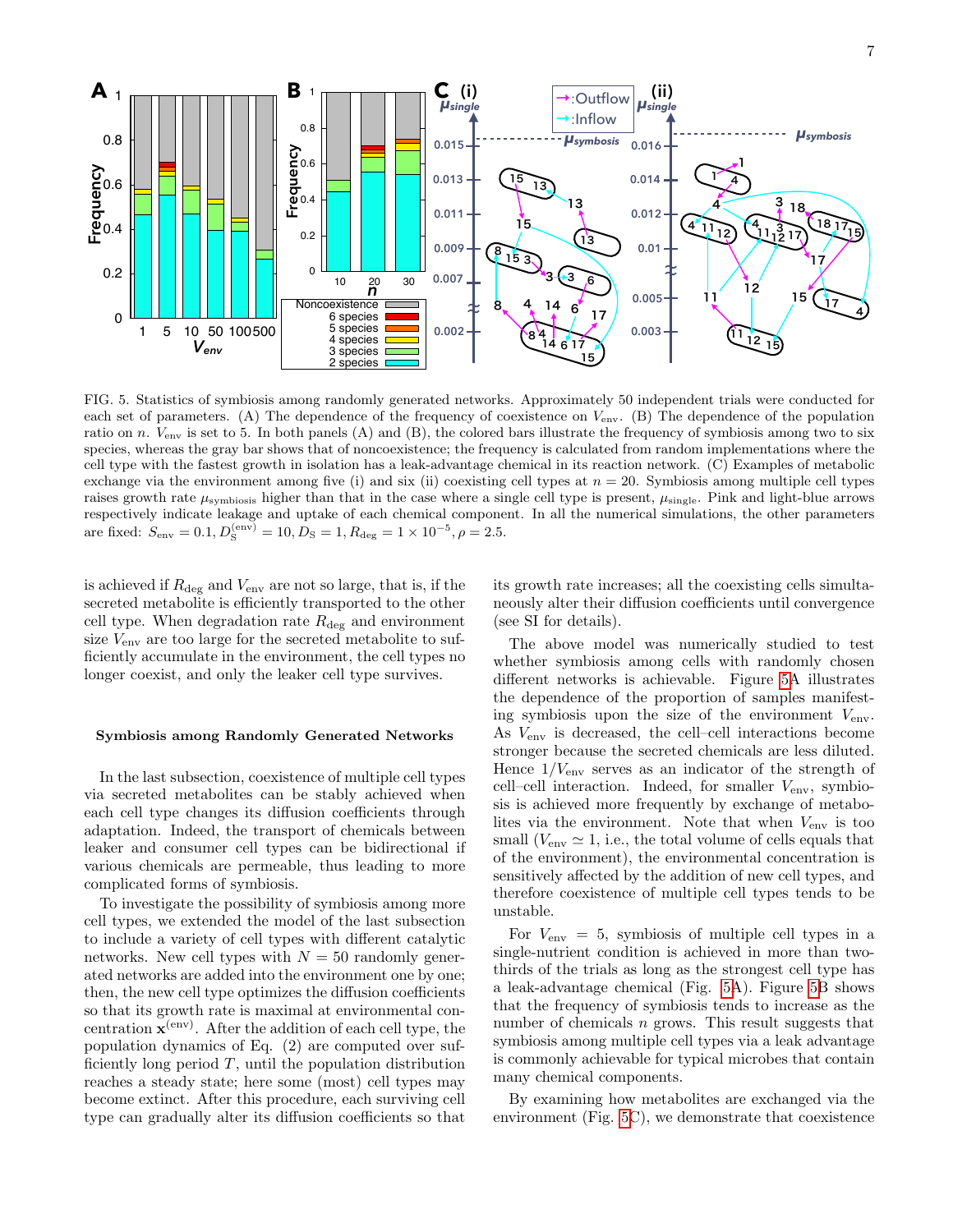of multiple cell types in a single-nutrient condition is achieved by the leakage and uptake of multiple metabolites. In an example of symbiosis among five cell types in Fig. [5C](#page-6-0)(i), the leaker–consumer relations via metabolic exchanges are hierarchical and cyclic: chemical 13 unidirectionally flows into the strongest cell type from anothe type. Two cell types use the common leaked chemical (15) that leaks out from the strongest leaker cell type, whereas three cell types, including the above two, cyclically exchange different chemicals  $(3, 6, 8)$  to optimize their growth. Some chemicals (4, 14, 17) are leaked, but no cell types consume them. Another example of symbiosis among six cell types is shown in Fig. [5C](#page-6-0)(ii).

## DISCUSSION

In this paper, we first demonstrated that microbial cells can optimize their growth by increasing the leakage of essential metabolites, rather than by changing the enzymatic activity. The basic mechanism behind the leak advantage is catalytic flux control: by reducing a flux in a catalytic reaction path through passive or active secretion, another flux leading to cell growth is enhanced. Even though the growth promotion by the leakage of essential components is counterintuitive, it has been elucidated both by analytical and numerical analyses of models of simple intracellular reaction dynamics as well as of randomly chosen reaction networks.

In fact, many kinds of microorganisms secrete a variety of essential metabolites such as central-metabolic intermediates [\[18\]](#page-8-13) and vitamins [\[33\]](#page-9-13) as well as hundreds of amino acids and sugars [\[34](#page-9-14)[–36\]](#page-9-15); an archaeon transfers lipids and possibly even ATP [\[14,](#page-8-10) [37\]](#page-9-16). The present study suggests that the leakage of such metabolites indeed can be beneficial for cellular growth, and the control of leakage provides a possible means of adaptation. The present leak-advantage theory can be verified in bacterial and other microbial experiments by fixing the concentration of such secreted chemicals in the culture medium by means of a chemostat and by measuring the dependence of the cellular growth rate upon the extracellular concentration.

In the latter part of the paper, we showed that symbiosis among cells of different types can be achieved by employing the leak advantage. As the density of cells is increased, the metabolites secreted by leaker cells accumulate in the environment, thereby preventing further leakage; even with active transport, metabolite accumulation causes higher costs for leakage because of the increase in the chemical potential. The cell growth is thus suppressed. Consequently, coexistence with a different cell type that consumes the leaked chemical for its growth is of benefit for the leaker cells, whereas the growth of the consumer cells is supported by the leaker cells. Both cell types increase their growth rates through cell–cell interaction mediated by the secreted metabolites. Indeed, facilitation of the growth by coexistence of different strains or species in several experiments has been reported [\[20,](#page-9-1) [36,](#page-9-15) [38,](#page-9-17) [39\]](#page-9-18). From the theoretical perspective, it should be noted that the coexistence of diverse cell types here is attained and analyzed only by adopting multilevel dynamics between intercellular population dynamics and intracellular metabolic dynamics and cannot be captured by the standard population dynamics of the Lotka–Volterra type.

In the leaker–consumer mutualism, the benefit for leaker cell types is indirect; it is due to the consumption of accumulated chemicals by consumer cell types, which is favorable when the density of leaker cells is high enough. The leaker–consumer mutualism is thus frequency dependent; whether it works depends on the degree of interaction via the secreted chemicals. In the present model, this degree depends on the relative volume of the medium toward that of a cell  $V_{env}$  (i.e., the inverse of cell density), and on the degradation rate of chemicals in the medium  $R_{\text{deg}}$ . If  $V_{\text{env}}$  and  $R_{\text{deg}}$  are large enough, the leaker cells can continue to leak chemicals efficiently without the consumer cells, so that there is no room for synergy. In this sense, the leaker–consumer mutualism is different from ordinary forms of cooperation or division of labor [\[30,](#page-9-9) [42\]](#page-9-19). In some cases, however, each cell can simultaneously play roles of a leaker and consumer for different chemicals; consequently, metabolic division of labor is achieved.

Furthermore, the symbiosis through the leak advantage sheds new light on the black queen hypothesis [\[22,](#page-9-3) [23\]](#page-9-4), in which chemicals that are secreted by a species support the growth of the other ones, as in the present study. This hypothesis, however, does not tell us anything about whether the leakage of the chemicals offers some advantage for the leaker cells, where the leakage is simply assumed to be inevitable due to the properties of a permeable cell membrane. That is, the black queen scenario is for evolution of parasitism or free riding, does not deal with mutualism, and assumes that one species, called the black queen, is forced to leak chemical products even without any advantage for itself. Although this assumption is not unreasonable and is consistent with some empirical observations [\[23,](#page-9-4) [40,](#page-9-20) [41\]](#page-9-21), it does not explain why the cells have not evolved mechanisms to suppress the leakage. In contrast, our results point to another possibility: that some microbial cells secrete chemicals just because this process is beneficial for them. In this sense, the "richer" cells "donate" their products to "poorer" cells or dispose of these products, whereas this donation or disposal is also advantageous for the richer cells themselves, as if the cells are practicing a kind of "potlatch" often seen in human society [\[26,](#page-9-6) [27\]](#page-9-7).

Indeed, the coexistence of multiple species via active secretion of chemicals has been discussed as classical syntrophy [\[14,](#page-8-10) [15\]](#page-8-14) in microbial communities; however, it is generally assumed that the leaked chemicals are useless or inhibitory to the leaking species itself but are useful for the other species. Such chemicals could surely exist, but more frequently, the leaked chemicals are useful for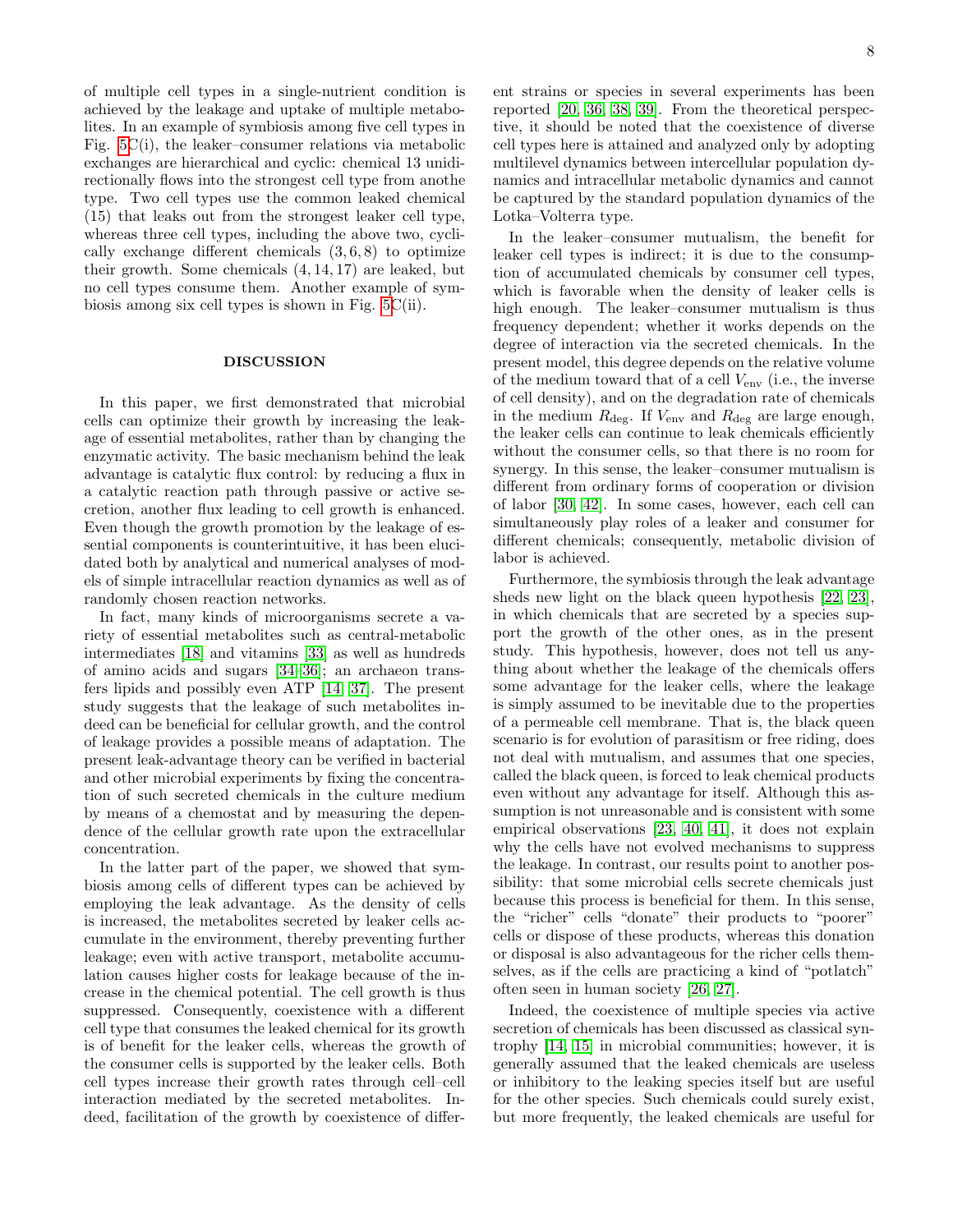both species. The present study considers the latter case, whereas the former case is not ruled out either.

Finally, let us discuss if and how a leak advantage has been acquired in the course of evolution. Although genetic regulation of enzymatic activity is a well-known means to optimize cell growth [\[43\]](#page-9-22), cell growth can be also optimized by altering the leakiness in passive and active transport that possibly works during one or several generations. Nevertheless, one might na¨ı vely expect that evolutionary change in the enzymatic activity will lead to optimized growth without leakiness. Still, these optimized intracellular dynamics generally depend on the environmental conditions; as the cell number increases, the environment inevitably becomes crowded, and cell– cell interactions through secreted chemicals cannot be disregarded. Then optimization under isolation conditions no longer works, unless cells find an optimized solution without any secretion of chemicals. Finding such a solution, even if it exists, via evolution may take many generations; before such isolated optimization is reached, other cell types that consume secreted chemicals will either emerge through evolution or invade from elsewhere, thereby also enhancing the growth of the leaker species. A symbiotic relationship with different cell types will then develop. There will be many such possibilities, as revealed in this paper. If the evolution of symbiosis with cell–cell interaction sets in, further complexification by additional species will evolve as we saw in the last sub-

- <span id="page-8-0"></span>[1] Lozupone CA, Stombaugh JI, Gordon JI, Jansson JK, Knight R (2012) Diversity, stability and resilience of the human gut microbiota. Nature 489(7415):220-230.
- [2] Curtis TP, Sloan WT, Scannell JW (2002) Estimating prokaryotic diversity and its limits. Proc Natl Acad Sci  $\,U\,S\,A\,99(16):10494-10499.$
- <span id="page-8-1"></span>[3] Datta MS, Sliwerska E, Gore J, Polz MF, Cordero OX (2016) Microbial interactions lead to rapid micro-scale successions on model marine particles. Nat Commun 7:1- 7.
- <span id="page-8-2"></span>[4] Rosenzweig RF, Sharp RR, Treves DS, Adams J (1994) Microbial evolution in a simple unstructured environment: Genetic differentiation in Escherichia coli. Genetics  $137(4):903-917$ .
- <span id="page-8-3"></span>[5] Goldford JE, et al. (2018) Emergent simplicity in microbial community assembly. Science 361(6401):469-474.
- [6] Goyal A, Maslov S (2018) Diversity, Stability, and Reproducibility in Stochastically Assembled Microbial Ecosystems. Phys Rev Lett 120(15):158102.
- [7] Zelezniak A, et al. (2015) Metabolic dependencies drive species co-occurrence in diverse microbial communities. Proc Natl Acad Sci U S A 112(20): 6449-6454.
- <span id="page-8-4"></span>[8] Marsland R, et al. (2018) Available energy fluxes drive a transition in the diversity, stability, and functional structure of microbial communities. [arXiv:1805.12516.](http://arxiv.org/abs/1805.12516) Preprint, posted May 31, 2018.
- <span id="page-8-5"></span>[9] Hardin G (1964) The competitive exclusion principle. Science 131:1292-1297.

section. Once this evolution with coexistence of multiple species occurs, it would be more and more difficult to find through evolution the fittest solution for the single species during isolation that excludes all other species. Indeed, in some experiments, coexistence via metabolite secretion emerges de novo [\[36,](#page-9-15) [44,](#page-9-23) [45\]](#page-9-24), whereas nonspecific metabolic cross-feeding is reported to lead to coexistence of different phenotypes in such a community [\[5,](#page-8-3) [46\]](#page-9-25).

To sum up, we have shown that leakage of essential chemicals from cells can facilitate their growth, and such leaker cells can establish a symbiotic relationship with other cell types that use the leaked chemicals for their growth. This "cellular potlatch" generally emerges when the intracellular metabolic network is complex, which will provide a basis for a complex microbial ecosystem with diversity of strains.

#### ACKNOWLEDGEMENT

The authors would like to thank Chikara Furusawa for useful comments. This research was partially supported by a Grant-in-Aid for Scientific Research (S) (15H05746) and Grant-in-Aid for Scientific Research on Innovative Areas (17H06386) from the Ministry of Education, Culture, Sports, Science and Technology (MEXT) of Japan.

- <span id="page-8-6"></span>[10] MacArthur R, Levins R (1964) Competition, habitat selection, and character displacement in a patchy environment. Proc Natl Acad Sci U S A 51:1207-1210.
- <span id="page-8-7"></span>[11] Gause G (1932) Experimental studies on the struggle for existence I. Mixed population of two species of yeast. J Exp Biol 9:389-402.
- <span id="page-8-8"></span>[12] Wilkinson TG, Topiwala HH, Hamer G (1974) Interactions in a mixed bacterial population growing on methane in continuous culture. Biotechnol Bioeng 16:41-59.
- <span id="page-8-9"></span>[13] Lilja EE, Johnson DR (2016) Segregating metabolic processes into different microbial cells accelerates the consumption of inhibitory substrates. ISME  $J$  10(7):1568-1578.
- <span id="page-8-10"></span>[14] Morris BEL, Henneberger R, Huber H, Moissl-Eichinger C (2013) Microbial syntrophy: interaction for the common good. FEMS Microbiol Rev 37:384-406.
- <span id="page-8-14"></span>[15] Cavaliere M, Feng S, Soyer OS, Jiménez JI (2017) Cooperation in microbial communities and their biotechnological applications. Environ Microbiol 19(8):2949-2963.
- <span id="page-8-11"></span>[16] Schink B (1997) Energetics of syntrophic cooperation in methanogenic degradation. Microbiol Mol Biol Rev 61(2):262-280.
- <span id="page-8-12"></span>[17] Silva LP, Northen TR (2015) Exometabolomics and MSI: Deconstructing how cells interact to transform their small molecule environment. Curr Opin Biotechnol 34:209-216.
- <span id="page-8-13"></span>[18] Paczia N, et al. (2012) Extensive exometabolome analysis reveals extended overflow metabolism in various microorganisms. Microb Cell Fact 11:1-14.